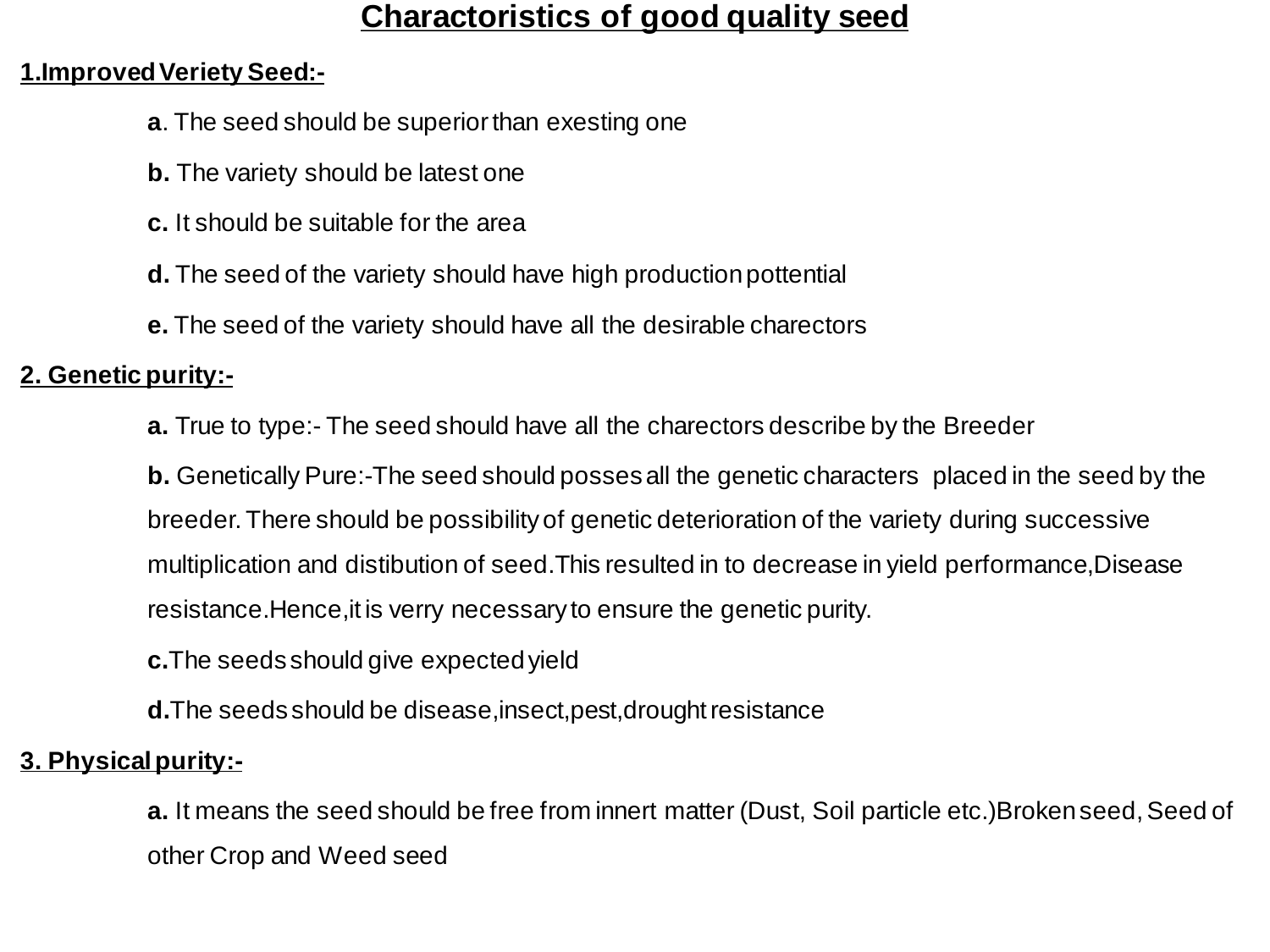#### **4. Germination and Vigour:-**

**a.** The seed should have high vigour so that it will give effective plant stand in the field

**b**. The seed should have high germination percentage. Which resulted in excelent plant stand in the field as will as uniform grouth of the crop.

**c**. The seed should have ability to give normal seedling after emergence/ Gernination

## **5. Planting Value:-**

**a.** It is the real value / Prise of the seed of seed loat for raising the crop. It is determine by calculating pure live seed percentageby using the formula as given below.

|                        | Percentage of pure seed x | Percentage of Hermination |
|------------------------|---------------------------|---------------------------|
| Pure live seed $(\%)=$ |                           |                           |
|                        | 100                       | 100                       |

## **6. Seed health:-**

**a.**The seed should be free from the disease causing organism like bactria, Fungi,Virus,Pest and Insects etc.

### **7. Seed Moisture:-**

**a.** It is most important factor in maintainance of seed germination, Seed viability and seed storage, The moisture content should not be more than 12 percent